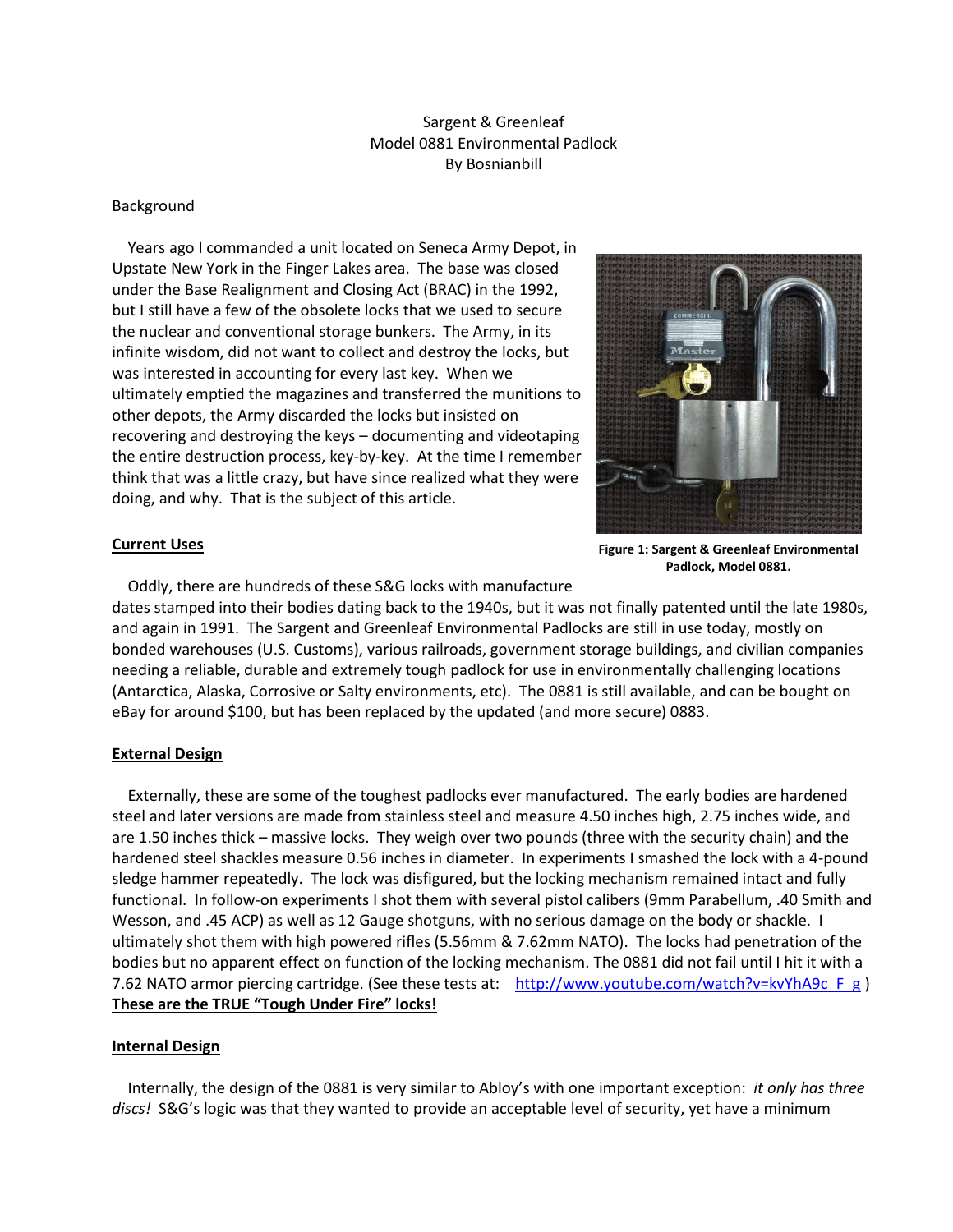number of internal components, thus reducing the potential points of failure. Fewer parts = higher reliability. In effect, S&G sacrificed security for reliability. So, why did they make this choice? At the time the lock was designed, the Abloy design was virtually unknown in the United States, the target market for the lock. Given that few Americans had ever seen a lock with this mechanism, it was not likely that anyone would have any idea on how to defeat it, other than physical, destructive attacks. Knowing this, they constructed a massive, hardened steel lock and incorporated an obscure (at the time), little understood locking mechanism – the disc detainer. In effect, S&G depended on "Security through Obscurity" as a defensive measure – and it worked.

#### **How to Pick the 0881**

 If you disassemble the 0881 you will notice that the three discs have notches located every 45°, far fewer than the Abloy design which has notches every 15°- 18°. Given that the lock only rotates through a 90° arc, there are only three possible positions (0°, 45°, and 90°) for the gate that the security bar can fall into. With that information, it becomes pretty easy to calculate the possible combinations of these three elements: 3 discs with three possible positions:  $3<sup>3</sup>$ = 27 possible combinations, or keys.



Using logic, we can further reduce the possibilities:



 For example, it is very unlikely that S&G would bit a key that could be accidentally found by rotating all the discs. This removes three  $(0^{\circ}$ -0°-0°,45°-45°, and 90°-90°-90°).

 It is also likely we can remove all the combinations that allow the key to fall out when the shackle is open, making this (with one exception) a key-retaining lock. (There is one unusual exception to this, but few of these were made and they are difficult to find. Many collectors consider this single exception to be an S&G "mistake", never intended to be released). This reduces the 24 remaining possibilities to 17.



**Figure 3: S&G 0881 Key #101**

Again, we can further reduce the possibilities by examining the known keys, which have a 3-digit number stamped onto their bow. Our suspicion that there are only three possible gate locations can be easily

confirmed by examining a few of the S&G Environmental's keys (FIGURE 3). Notice the keys are marked with a three-digit code, the key number.

Oddly, this key number (or actually the  $2^{nd}$  and  $3^{rd}$  digits of this number)

matches a 2-digit stamp on the lock body or on the disc pack retainer (SEE



**Figure 4: Key number marking on top of lock**

FIGURE 4). In effect, each lock is marked to tell the user which key will open it! By scanning collector boards, YouTube videos, lock picking forums, and auction house listings we can pair the number stamped on the bow with a specific bitting in our table, so we can include the key numbers in the table as well.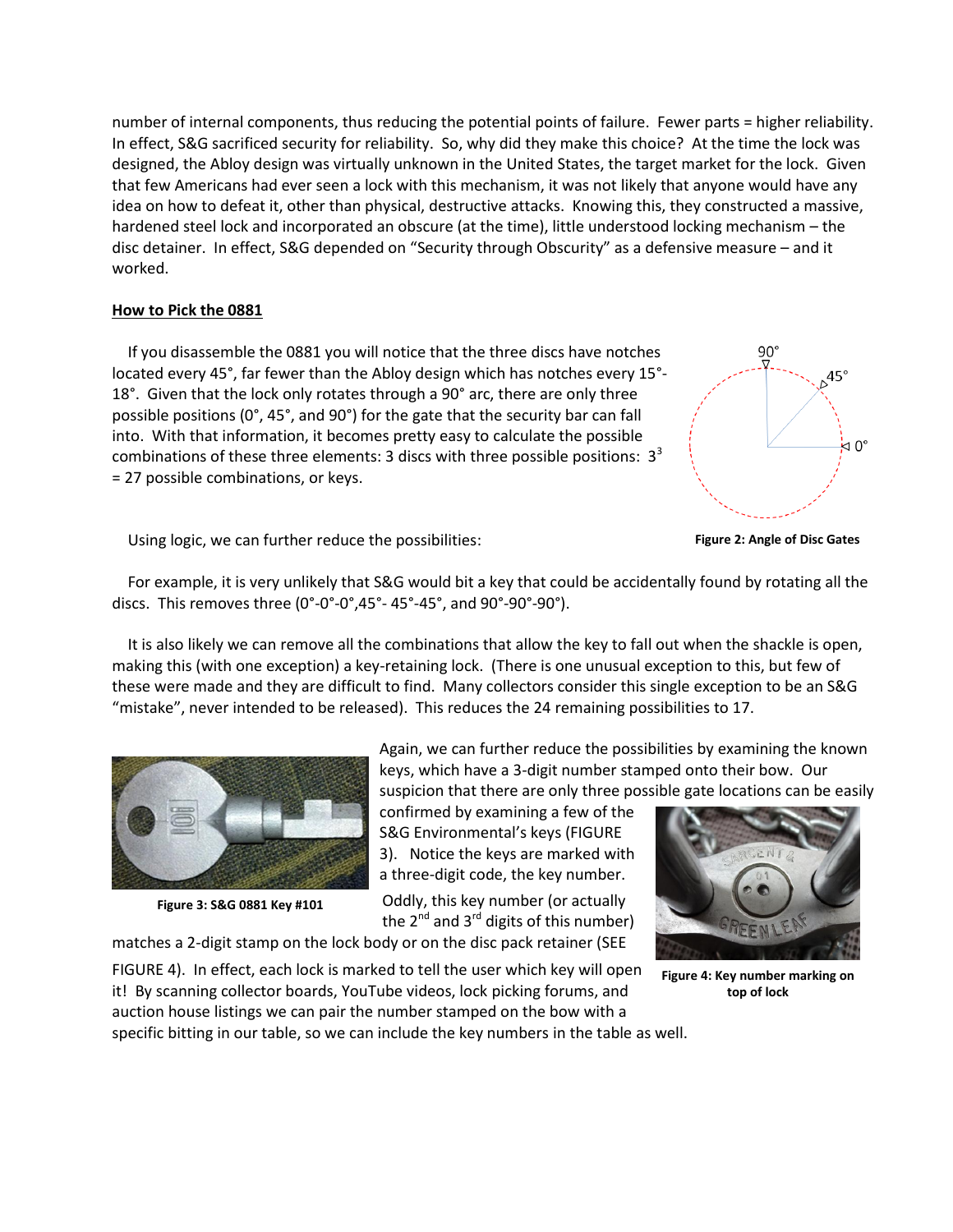| Key # | <b>Bow</b> | <b>Middle</b> | <b>Tip</b> |
|-------|------------|---------------|------------|
| 101   | 90         |               | 45         |
| 102   | 45         |               | 90         |
| 103   | 45         |               | 45         |
| 104   | 90         |               | 90         |
| 105   | 0          | 45            |            |
| 106   | 0          | 90            |            |
| 107   | Π          | 90            | 45         |
| 109   | 45         | 90            |            |
| 112   | 0          | 45            | 90         |

**Table 1: S&G 0881 Environmental Bitting Chart**

With this data, it becomes very easy to pick the S&G Environmental 0881 lock. Here's how to do it:



**Figure 5: You can see the three "half-moon" shaped disks in the key hole.**

Step 1: Insert a Peterson pry bar (perfectly shaped and dimensioned for this task) into the keyway and rotate all three discs to their rightmost (clockwise) position. For clarity, we'll call this the 0° position.

Step 2: Determine which key you need by reading it off the lock. Remember, the marking will be only two digits, representing the last two digits of the 3-digit key code. For example, "01" means key number "101" is needed to open the lock. We will use key 101 for the rest of the example. From the bitting chart, we see that the 101 key has a key bitting of 90°- 0°- 45°.

Step 3: Using a Peterson pry bar and rotate the *bottom disk first*. For the 101 key, rotate the bottom disk to the 90° position.

Step 4: The  $2^{nd}$  disk (the middle one) is already at  $0^{\circ}$ . Leave it alone.

Step 5: Rotate the 3<sup>rd</sup> disk (the top one) to 45°. At this point, all your disks for the lock are properly aligned but the lock will not fall open. It requires the final step.

Step 6: Begin turning the 3<sup>rd</sup> disk clockwise, as far as it will go. You should see the entire disc pack turning, not just disk 3. The disc pack will turn beyond the 0° position and the hasp will fall open.

Easy….but who wants to pick it? Why not make a key?

# **How to make a key for the S&G Environmental 0881 Padlock**

Making a key for the S&G Environmental 0881 is really pretty easy and you can do it in about 15 minutes. (You can see me make a key on YouTube at[: http://www.youtube.com/watch?v=o2TGIusJUK8\)](http://www.youtube.com/watch?v=o2TGIusJUK8). S&G Environmental 0881s *with keys* sell for \$100 or more on eBay or auction sites. 0881s *without keys* are commonly available for less than \$30. To begin, you'll need a short piece  $(1-1/4"$  long) of 5/16" stock – aluminum, steel or brass – it really doesn't matter. You'll also need a file and a washer to use as the bow.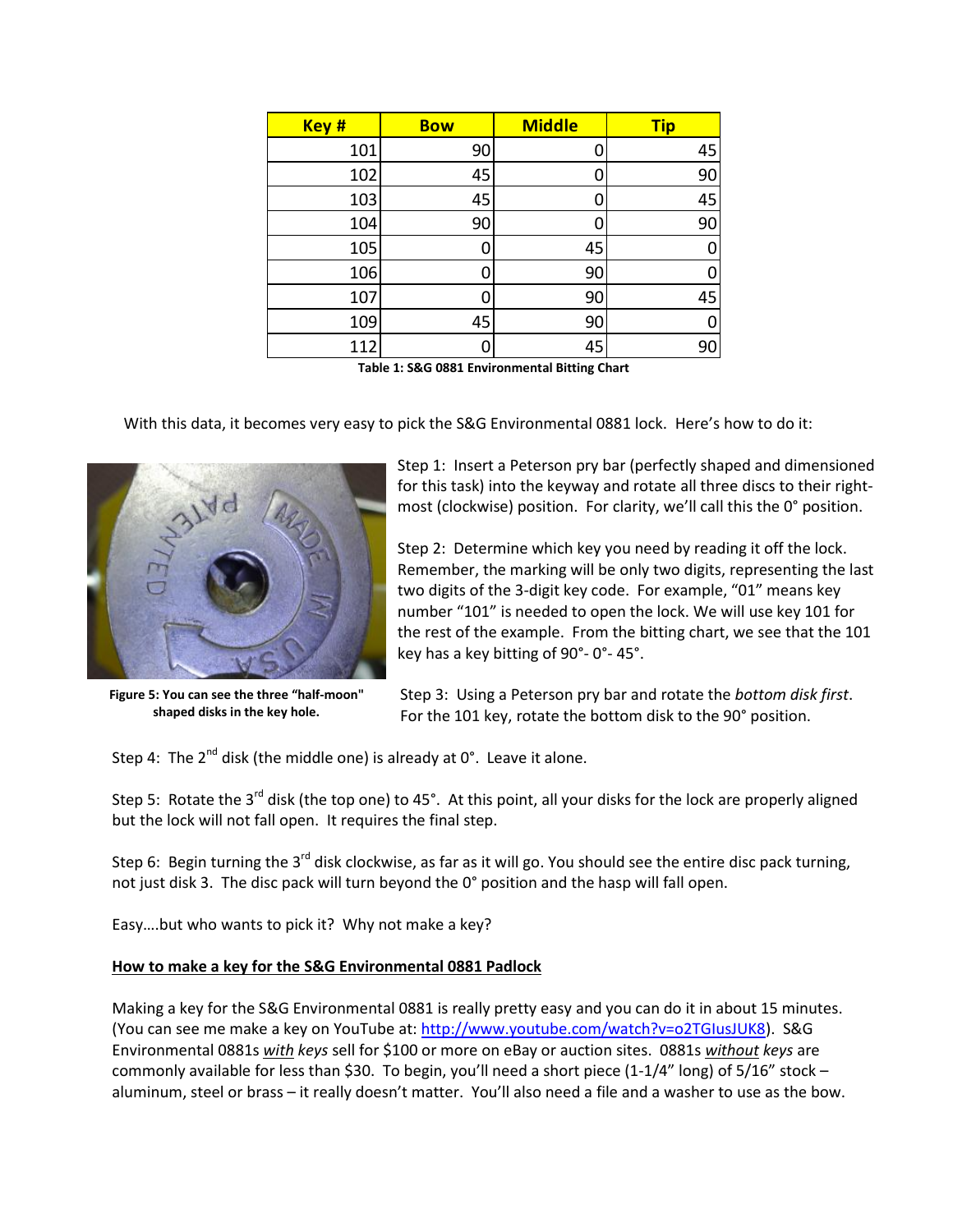

Figure 6: First, clamp your 5/16" stock into your vise and grab your file.



Figure 7: File it until you have a half-round profile that is 0.90" long. This is your blank key.



Figure 8: Next, refer to the bitting chart and mark off the three bits. Each bit is 0.30" wide. In this case, I am making a key for a number 103 lock I bought on eBay for \$21.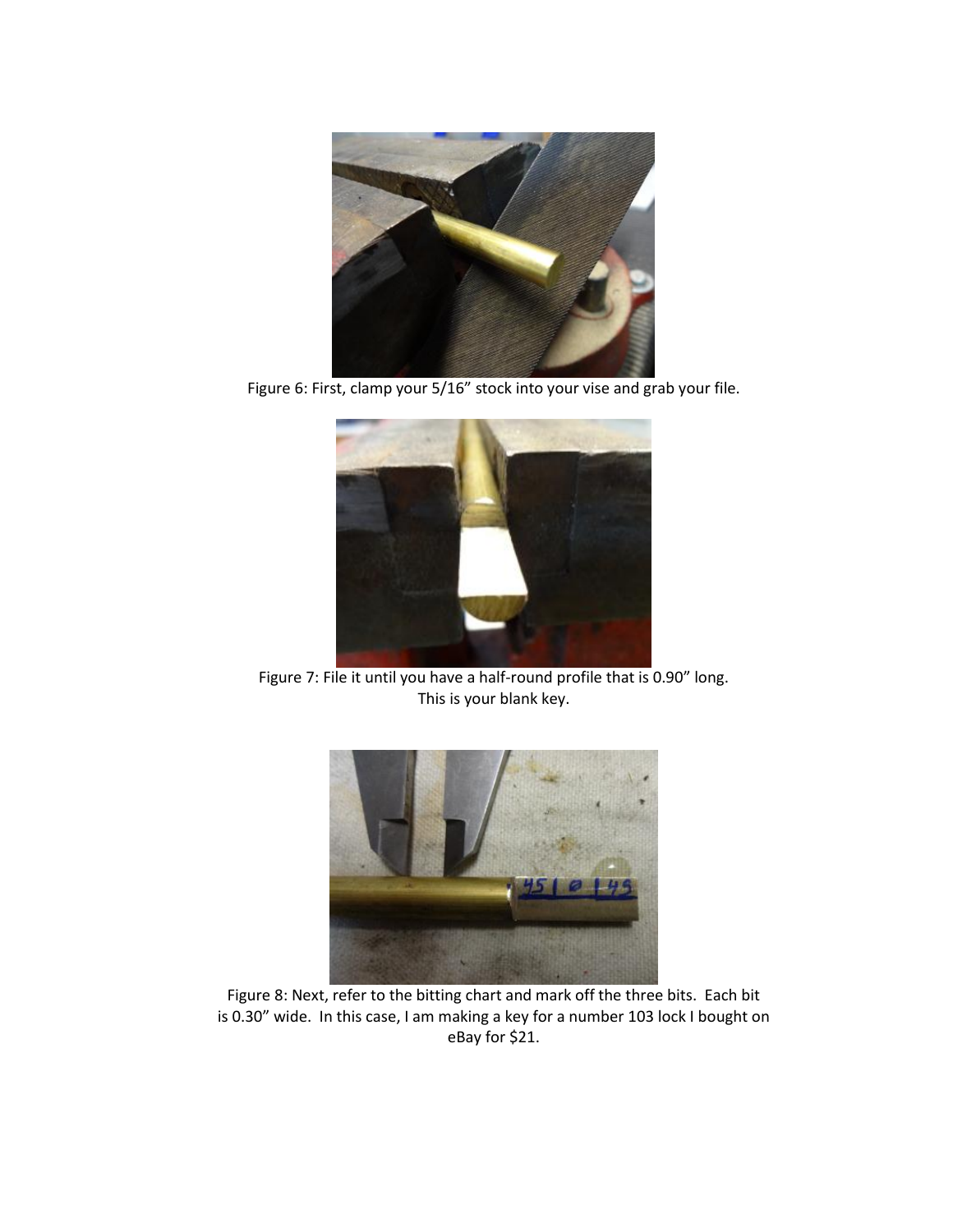

Figure 9: Here the two sections marked 45° have been filed. The center section, Marked 0° remains untouched.



Figure 10: In the top of the key use a hacksaw to cut a slot for the bow (the washer). Knock off the sharp edges on a wire wheel or with a hand file.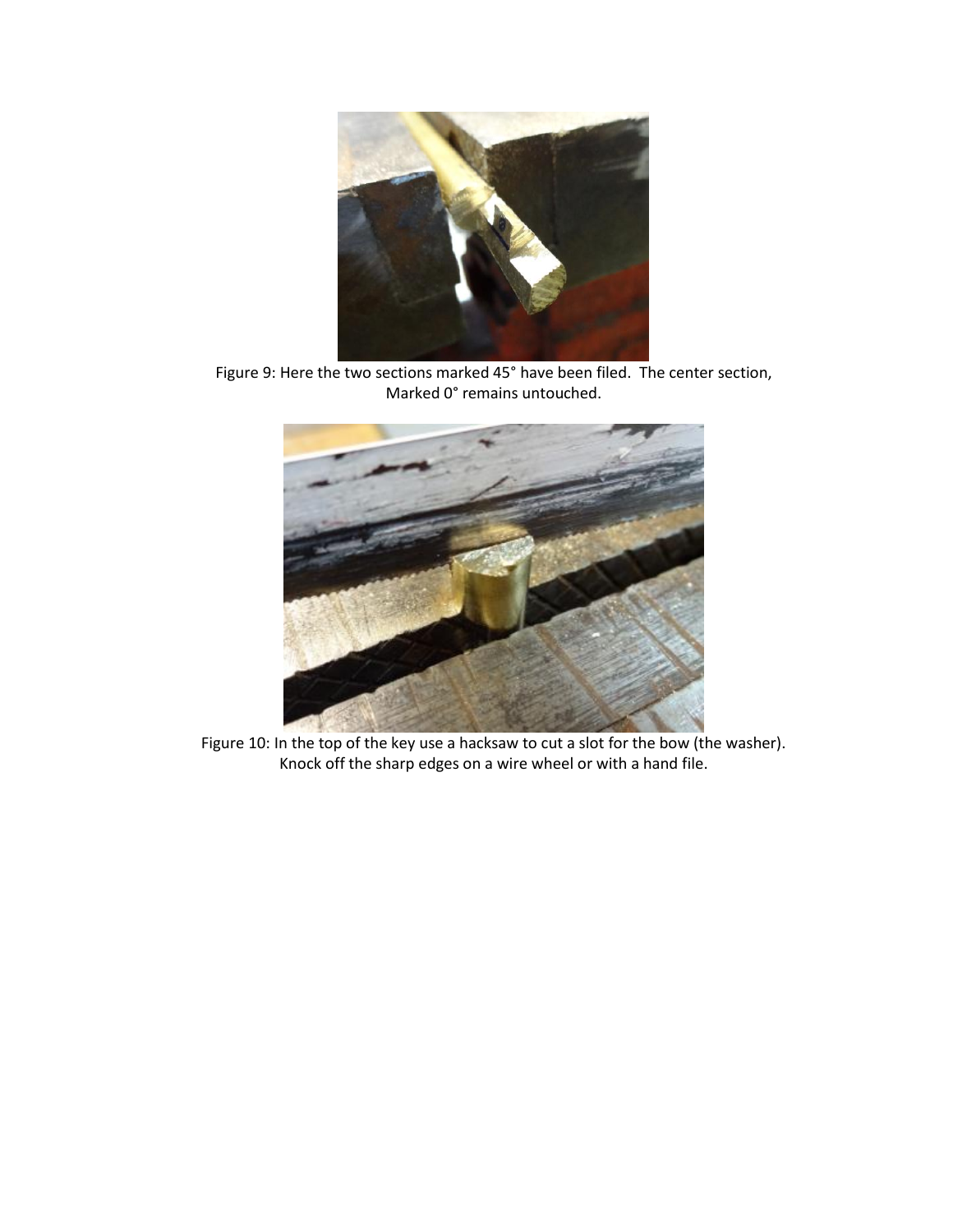

Figure 11: Since I have several locks, I punch the key number into my bow.



Figure 12: Next I tap the bow into the slot. You can either epoxy it in place or silver solder it. I prefer to silver solder it because it'll last longer.